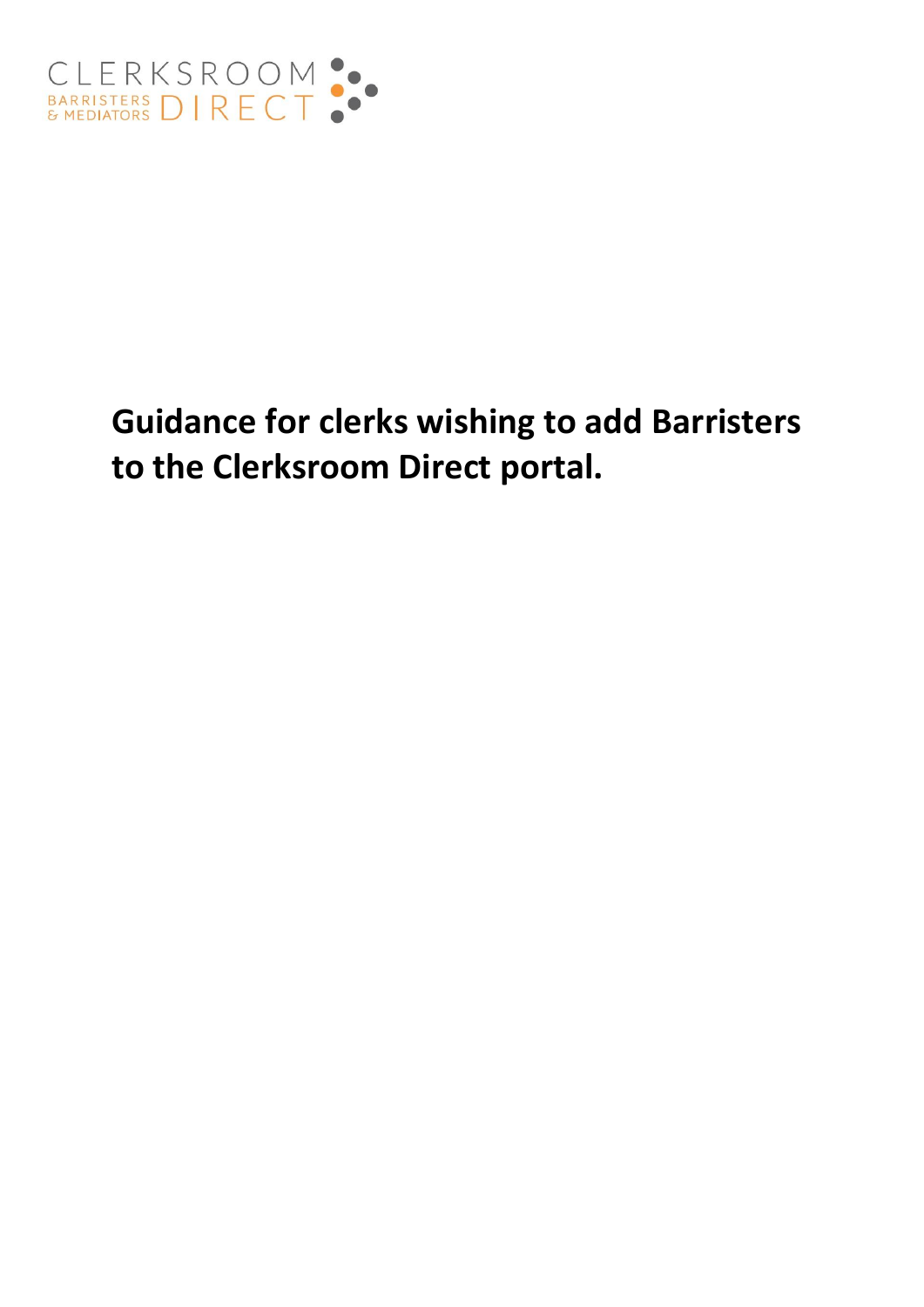# **Website Address:**

The website address is [www.clerksroomdirect.com](http://www.clerksroomdirect.com/)

# **Registration Address:**

The registration address is<http://www.clerksroomdirect.com/register> or you can click on the "joining us" tab on the website.

# **FAQ's:**

The most frequently asked questions are updated in the "joining us" tab as and when we are asked a new question. They are also set out below.

# **Email Address:**

The email address used for the Barristers profile must be the Barristers email address, not the clerks generic email. The Bar Standards Board require us to identify the Barrister, check the Bar Council records and then ensure the Barrister accepts the terms and conditions of the site. One of the BSB's rules for Barristers is that they must not delegate this responsibility to their clerk. It is a code of conduct point. Once the Barrister has added a profile, verified the email address and accepted the T&CC's, the clerks can be CC'd into all communications and the chambers administrator can update the profiles on the Barristers behalf.

### **Adding a new Barrister profile:**

- (1) Go to the website [www.clerksroomdirect.com](http://www.clerksroomdirect.com/)
- (2) Click on "Joining us"
- (3) Click register in the Barrister section
- (4) Add your Barristers email, Name, telephone and create a password.
- (5) The Barrister needs to read through the T&CC's and click "I agree" on the right hand side

### **Bar Council Check:**

At this point our administration team are advised that a new profile has been added to the system. We will undertake an online check of the Bar Council records to ensure the Barrister is who they say they are, that they have undertaken the training and authorised to practice. If the online check fails we will undertake a manual check on the telephone with the records office.

### **Publication:**

As soon as the checks are completed, the profile is published to the database and the profile will then be live and ready to be seen by potential clients.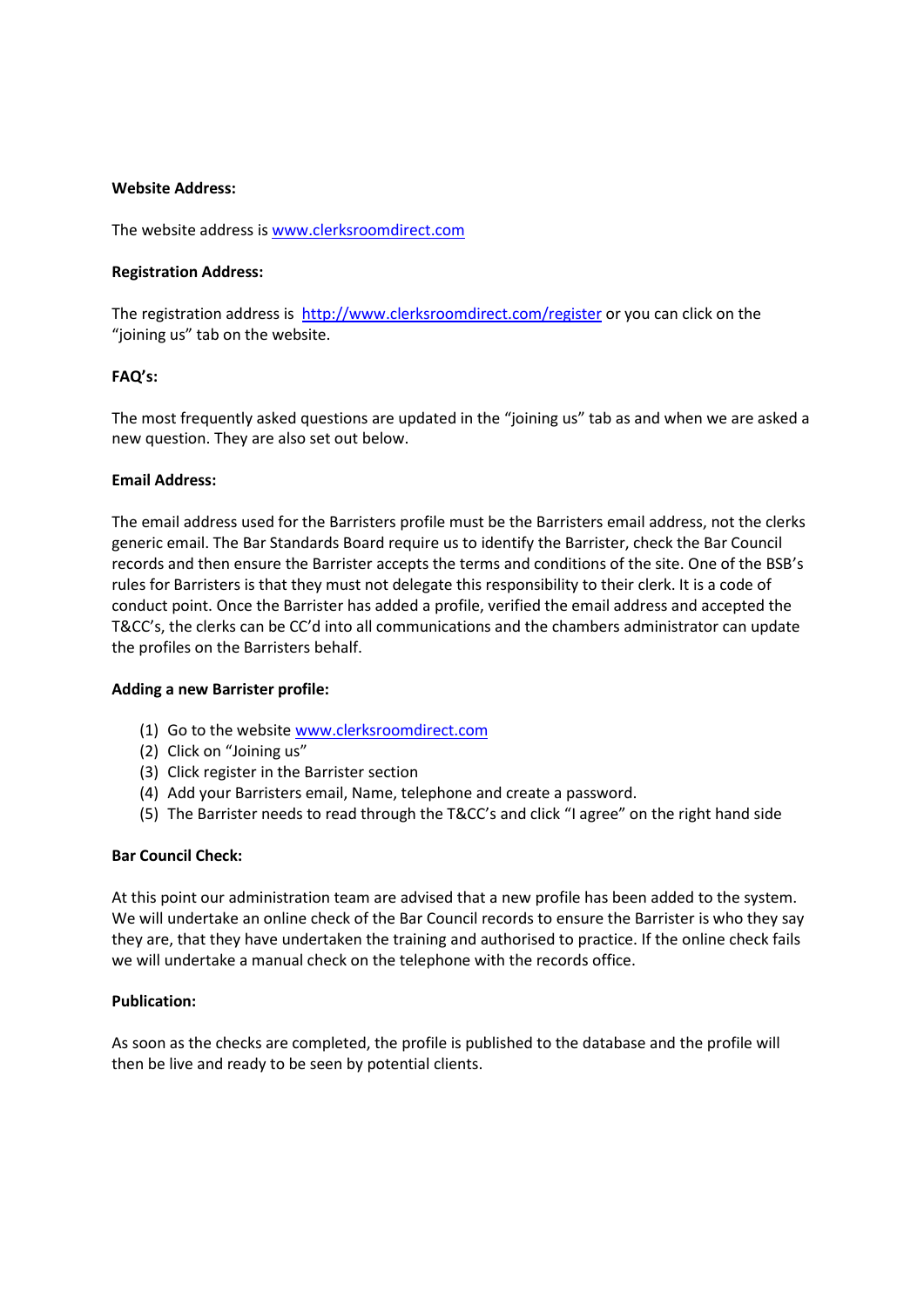# **Editing your profile:**

You can now view your profile and edit your profile. Please add details into the summary and content box. Summary is designed to be the snappy intro to the Barrister as the client sees only this box when short listing profiles. The content is designed for the more lengthy text once the client has short listed you. Add experience and expertise, education and essentially, complete the "My Expertise" section and the "Geographical Location" section. If the expertise and location sections are not ticked, the profile will not match potential enquiries.

# **Chambers administrator:**

Chambers can appoint an administrator who will be able to access all the Barristers profiles within chambers and edit the profiles, log in as the Barrister and review quotes or case history. Please contact Stephen Ward usin[g ward@clerksroom.com](mailto:ward@clerksroom.com) if you would like to nominate a chambers administrator for your chambers. We will set up the access by return and you will see the associated profiles for your members.

# **Copying in your clerks:**

Each profile has a CC section where the clerks name and email is added. Barristers can nominate a clerk and email address so they are CC'd when quote requests are sent or any client communications are sent. Barristers add the clerks details into their profile using the edit profile section.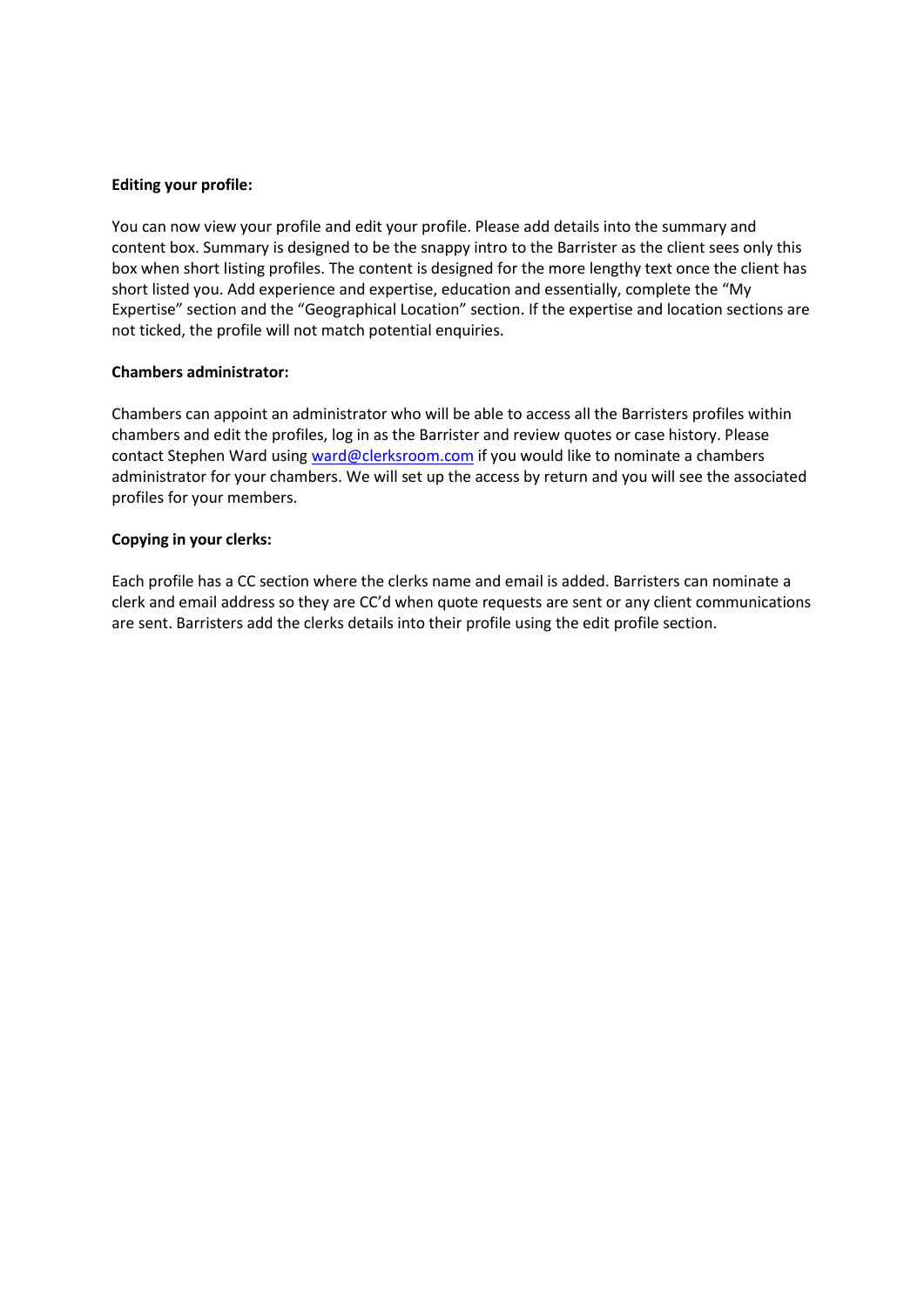### **1. WHY IS THIS WEBSITE DIFFERENT TO OTHERS?**

Clerksroom Direct is free for barristers to sign up and use. We do not charge commission or any fee to a barrister, clerk or chambers. It is completely free.

Clerksroom Direct is an online service for promoting yourself to public access clients, securely sending quotes and responding to opportunities for work, in addition to providing you with tools to securely communicate, take payments, produce client care letters and to store documents for 6 years. Our highly automated system provides email verification, address verification, compliance with Bar Standards Board rules, secure payment processing, a client account facility, links to ATE, ESCROW, and solicitors willing to help as required offering a 2 hour response time under an agreed SLA. Online quote tracking, full audit trails, electronic IP tracking and electronic signatures of client care documents are also provided. The Clerksroom Direct portal is a complete public access management system for barristers. Clerks are CC'd into each quote request if required simply by adding the clerk's name and email to your profile. Did we mention, it's completely free? Create an [account and get started here.](http://www.clerksroomdirect.com/register)

### **2. DO YOU HAVE A VIDEO EXPLAINING HOW THE SYSTEM WORKS FOR BARRISTERS?**

### [Yes. Click here to view our video.](http://youtu.be/n_pbNcYQC2w)

# **3. HOW DO I RE-SET MY PASSWORD?**

[Click here to request a reset of your password.](http://www.clerksroomdirect.com/password) An email will be sent to your registered email address. (Please check your spam filter)

# **4. WHAT GEOGRAPHICAL AREAS DO YOU COVER?**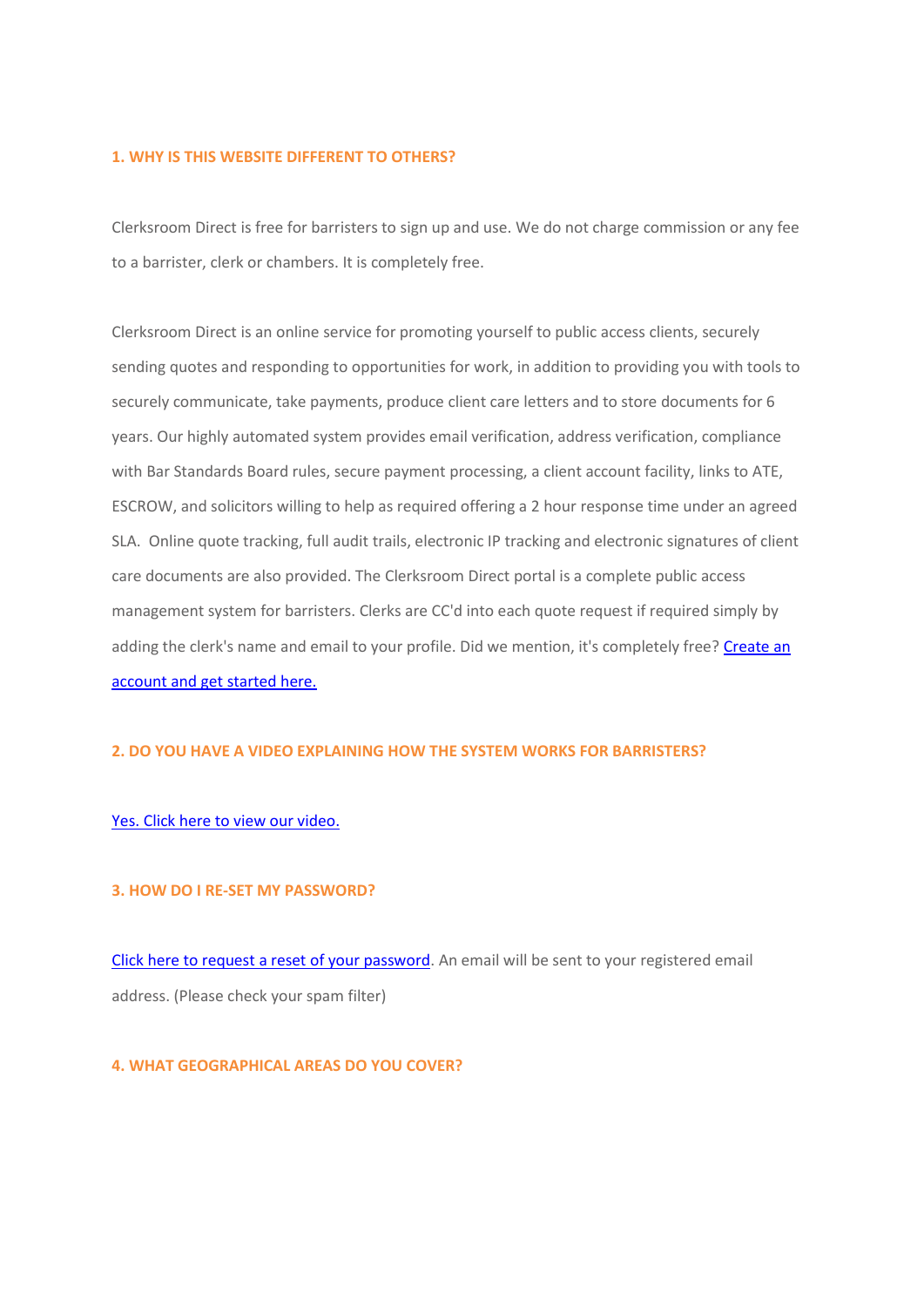Barristers select the geographical areas in which they are prepared to work based on the traditional circuits. Barristers may also click the "nationwide" button within the login to accept enquiries nationally. Clerksroom Direct operates in England & Wales only.

### **5. WHAT DOES "RELEVANCE" MEAN WHEN THE CLIENT FILTERS RESPONSES?**

Relevance of a barristers profile to the enquiry is based on a number of factors but mainly on the number of areas of expertise each barrister lists as specialist areas. If a barrister has signed up to undertake a wide range of areas of law, the relevance score will be lower than someone with one or two areas of expertise. Our system also looks at the relevance of the profile text to the enquiry.

# **6. WHY DO YOU ASK BARRISTERS TO SAY IF THEY ARE WILLING TO SPEAK TO CLIENTS FOR 30 MINUTES FOR FREE BEFORE ACCEPTING A QUOTE?**

In our experience, clients prefer to establish contact with a barrister on the telephone before they instruct them to carry out the work. It is not mandatory for a barrister to offer this service but a client will see who is and who is not prepared to offer this service and they can factor that into their decision as to who to proceed with. Please remember that it is not 30 minutes free advice, it is an opportunity for the client to discuss what is required and for you to assess if you are able to asssit.

### **7. DO I NEED MY CLERKS ANYMORE?**

The portal is a tool to help you with compliance and audit your public access work. It does not change any aspect of the working relationship you have with your clerks or chambers. The portal has been designed by clerks specifically not to conflict with chambers, clerks or any existing relationships.

# **8. WHAT HAPPENS IF A CLIENT WANTS TO COME TO ME DIRECT AND NOT PAY THE PORTAL FEES?**

The portal is a tool designed to provide protection, assist with compliance and to streamline the Public Access process. There is, frankly, nothing to stop a client contacting a barrister directly or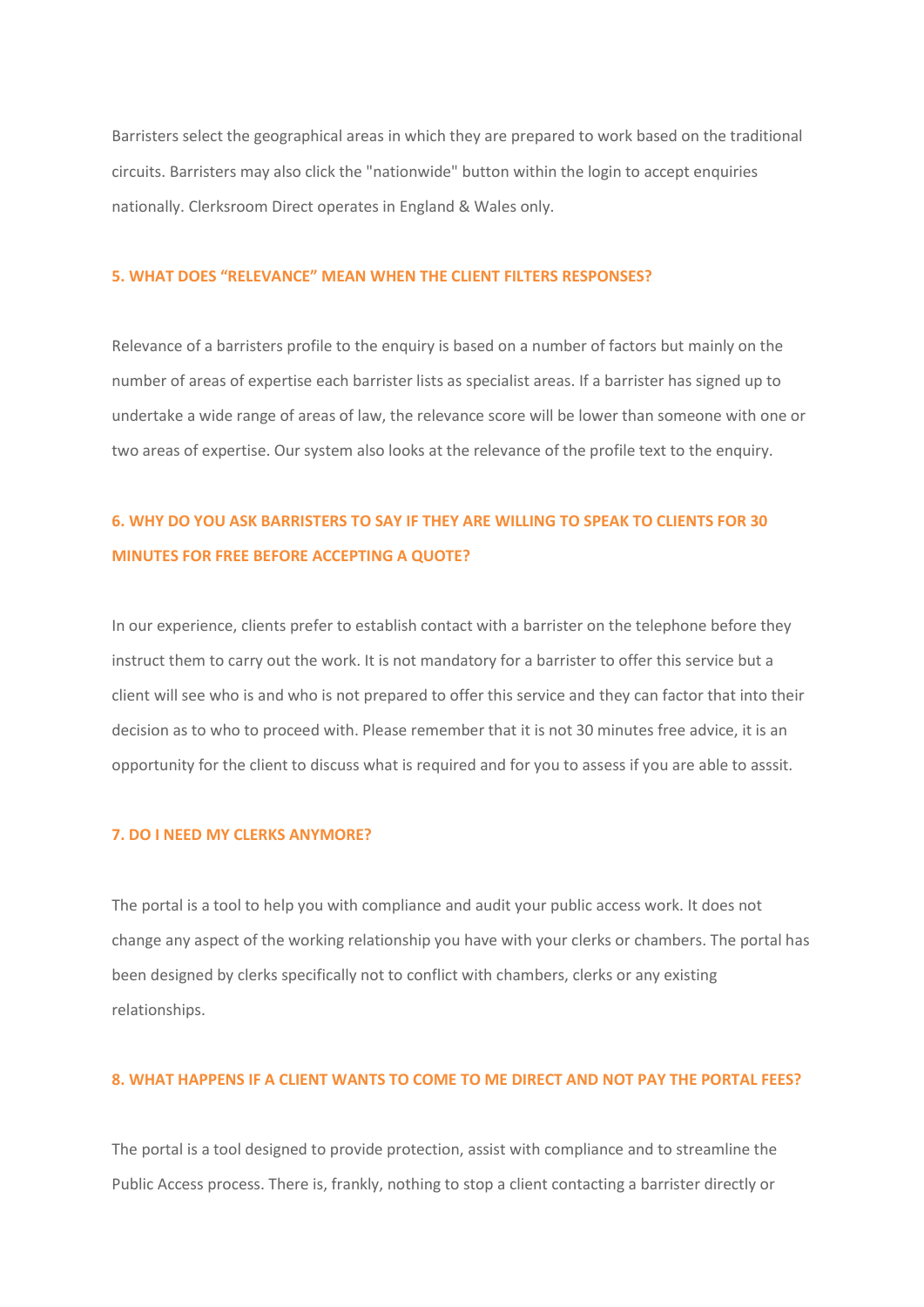through chambers but we expect everyone to understand the value of the portal and the fact the administration fee is nominal.

#### **9. WHAT IS THE "PUBLIC OR PRIVATE" BUTTON IN THE BARRISTER LOGIN?**

Our original intention was to publish the profiles on our main website but some barristers have asked for their profiles to be private and not published on any websites for fear that their own Google ranking via their own Chambers site could be affected. We agreed this is a very valid concern so we added the option to allow the profile to be listed as private and therefore only shown to a client who is wishing to shortlist you and establish contact with you via the portal. A profile marked as private will not be published on a public website. We have now decided that no profile will ever be listed in a directory format as they will remain only searchable within the password protected client login space. The button marked public or private will shortly be removed and then this FAQ will also be removed.

# **10. CAN YOU CONFIRM THAT THERE ARE NO COSTS ASSOCIATED WITH ME LISTING MY PROFILE, USING THE PORTAL AND OBTAINING WORK FROM THIS SOURCE?**

Clerksroom Direct make no charge to any barrister, clerk or chambers for use of the portal. It is free for barristers to use and obtain leads for Public Access enquiries. We have no plans to make any charges to barristers for any aspect of the service.

### **11. HOW DOES CLERKSROOM DIRECT MAKE ANY MONEY FROM THIS SERVICE?**

Clerksroom Direct Access Portal makes a small administration charge to the client at the point when they wish to proceed with a quote that has been obtained from a barrister. An example would be that a client submits an enquiry, asks for a barrister to go to court for a small claims hearing and sets a budget of £250 + VAT. A barrister replies to confirm they are available for the date and confirms the fee of £250 + VAT is acceptable. The client reviews the profile and wishes to engage the barrister. The client is provided with an invoice to say that the fee for the barrister is £250 + VAT, the administration fee for the portal to pay for marketing, administration and finance is £20 + VAT so the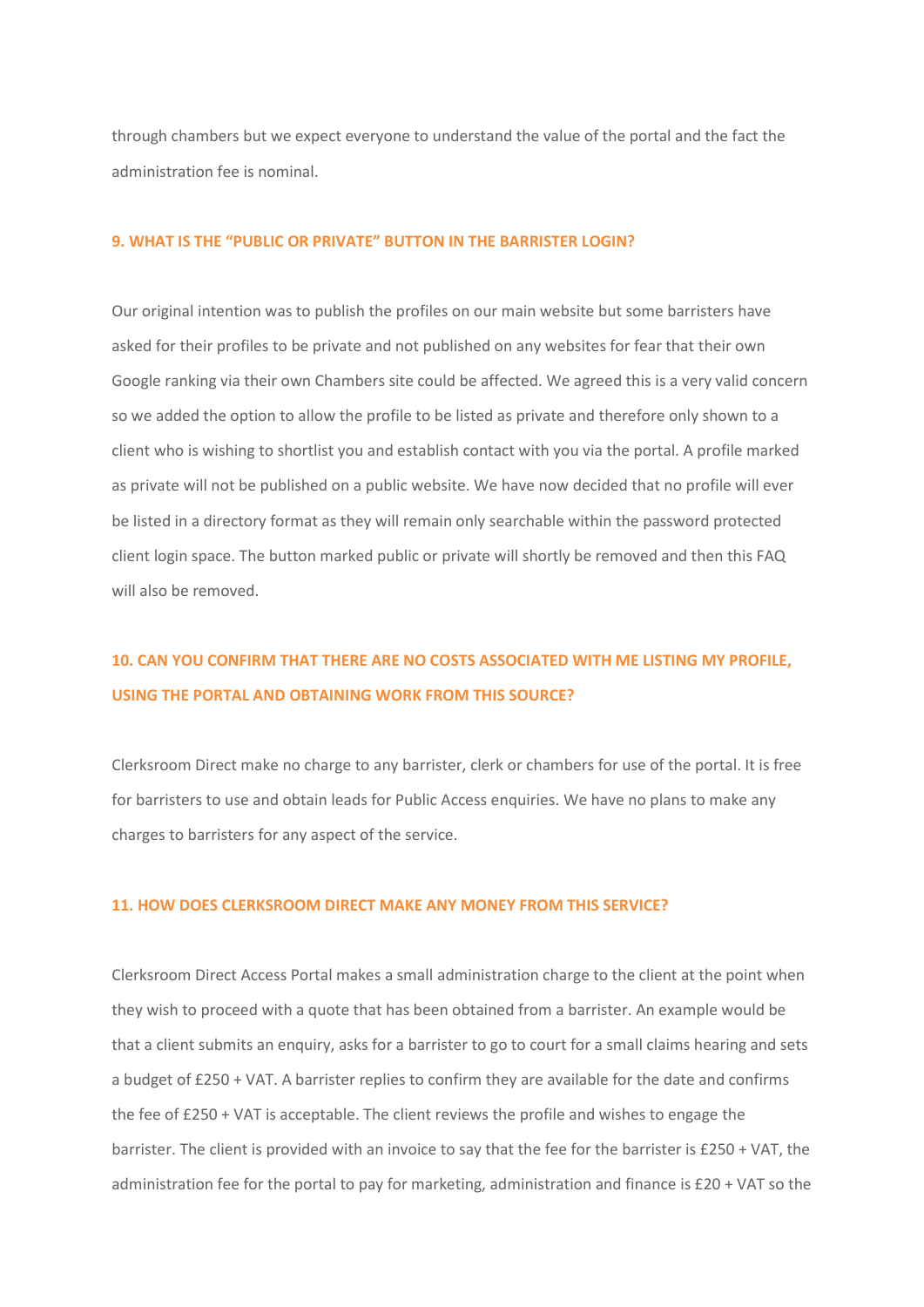total invoice is £270 + VAT. Payment is made online using our integrated card payment system and the barristers fees are paid in full when the work has been carried out. Our administration fee, paid separately by the client will not exceed 10% of total spend.

### **12. DO I HAVE TO PROVIDE MY PUBLIC ACCESS SERVICES EXCLUSIVELY TO CLERKSROOM DIRECT?**

No. You are welcome to join any other service provider.

# **13. WHAT IS THE FEEDBACK SYSTEM?**

A unique point of the portal is the feedback system. The feedback system will be automated upon completion of the work so it will take time to build a feedback record. (In the same way as feedback is recorded for all mediator profiles registered at [Clerksroom Mediation\)](http://www.clerksroom.com/mediators.php). Clients will, in due course, be able to build into their search criteria the feedback rating of the barrister concerned. We have various safeguards in place to remove malicious or vexatious feedback should it occur.

# **14. WHO DEALS WITH COMPLAINTS?**

Complaints are dealt with in the normal way. In the first instance a client will outline their concern and it will be sent to the barrister or the barrister's clerk. The client may take the complaint further to the Legal Ombudsman if they are dissatisfied with the response. Our role will be to provide information about the client's right to complain and how the complaint can be progressed. A barrister will always be required to accept responsibility for complaints or concerns about work they have undertaken. Guidance is also offered in the ["links" s](http://www.clerksroomdirect.com/36-links)ection of this website.

### **15. HOW CAN I SIGN UP AND CREATE A FREE PROFILE?**

You can create an account and build your profile at [www.clerksroomdirect.com/login](http://www.clerksroomdirect.com/login)

### **16. ARE THE PRE-PAID FEES FOR BARRISTERS PROTECTED IN ANY WAY?**